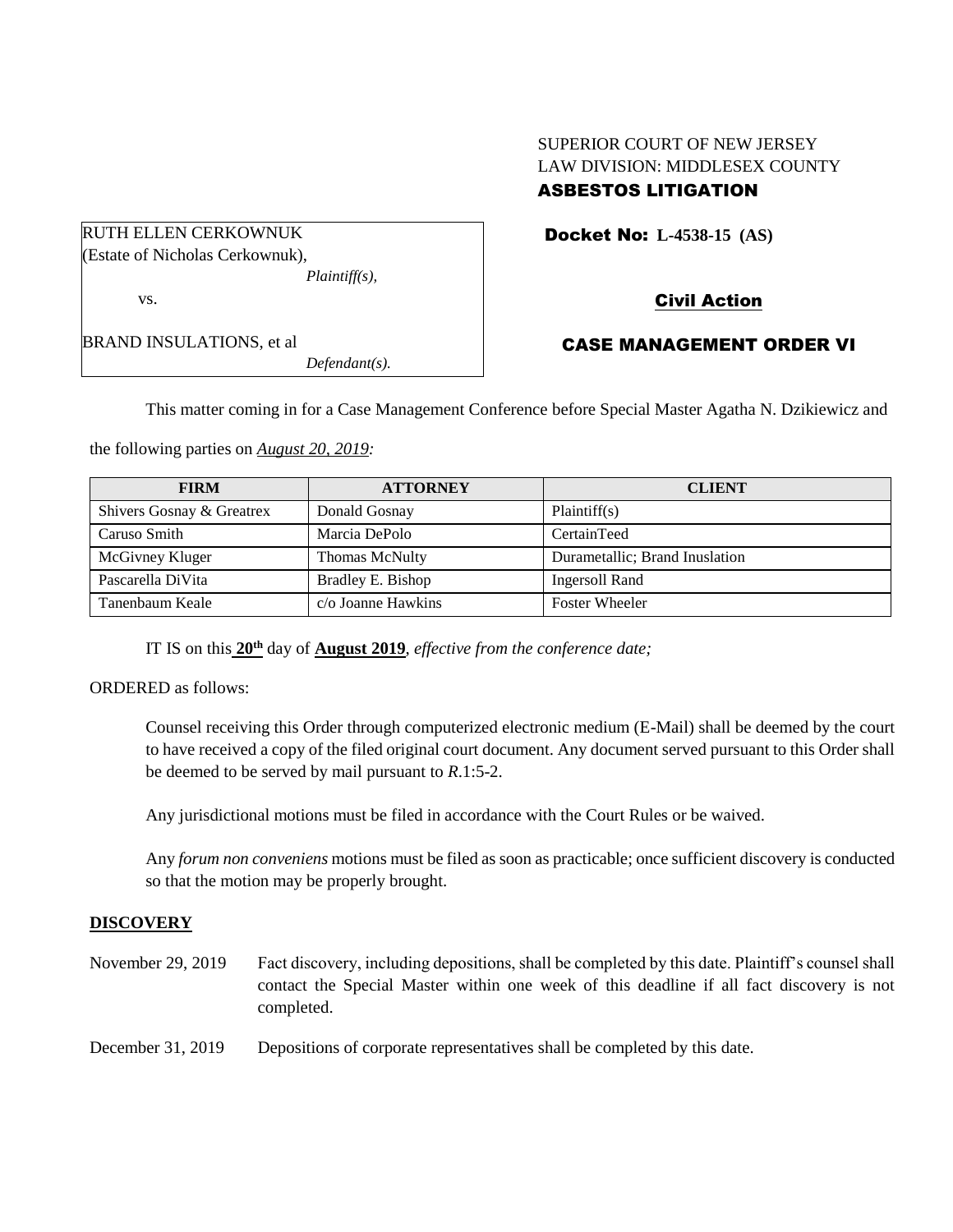## **EARLY SETTLEMENT**

November 29, 2019 Settlement demands shall be served on all counsel and the Special Master by this date.

#### **MEDICAL EXPERT REPORT**

May 15, 2020 Defendants shall identify its medical experts and serve medical reports, if any, by this date. In addition, defendants shall notify plaintiff's counsel (as well as all counsel of record) of a joinder in an expert medical defense by this date.

#### **LIABILITY EXPERT REPORTS**

- March 31, 2020 Plaintiff shall identify its liability experts and serve liability expert reports by this date or waive any opportunity to rely on liability expert testimony.
- May 15, 2020 Defendants shall identify its liability experts and serve liability expert reports, if any, by this date or waive any opportunity to rely on liability expert testimony.

## **SUMMARY JUDGMENT MOTION PRACTICE**

- January 17, 2020 Plaintiff's counsel shall advise, in writing, of intent not to oppose motions by this date.
- January 31, 2020 Summary judgment motions shall be filed no later than this date.
- February 28, 2020 Last return date for summary judgment motions.

#### **ECONOMIST EXPERT REPORTS**

- March 31, 2020 Plaintiff shall identify its expert economists and serve expert economist report(s), if any, by this date or waive any opportunity to rely on economic expert testimony.
- May 15, 2020 Defendants shall identify its expert economists and serve expert economist report(s), if any, by this date or waive any opportunity to rely on economic expert testimony.

# **EXPERT DEPOSITIONS**

June 8, 2020 Expert depositions shall be completed by this date. To the extent that plaintiff and defendant generic experts have been deposed before, the parties seeking that deposition in this case must file an application before the Special Master and demonstrate the necessity for that deposition. To the extent possible, documents requested in a deposition notice directed to an expert shall be produced three days in advance of the expert deposition. The expert shall not be required to produce documents that are readily accessible in the public domain.

#### **PRE-TRIAL AND TRIAL**

October 1, 2019 The settlement conference previously scheduled on this date is **cancelled**. April 15, 2020 @ 1:30pm Settlement conference. All defense counsel shall appear with authority to negotiate settlement and have a representative authorized to negotiate settlement available by

 $\_$  , and the set of the set of the set of the set of the set of the set of the set of the set of the set of the set of the set of the set of the set of the set of the set of the set of the set of the set of the set of th